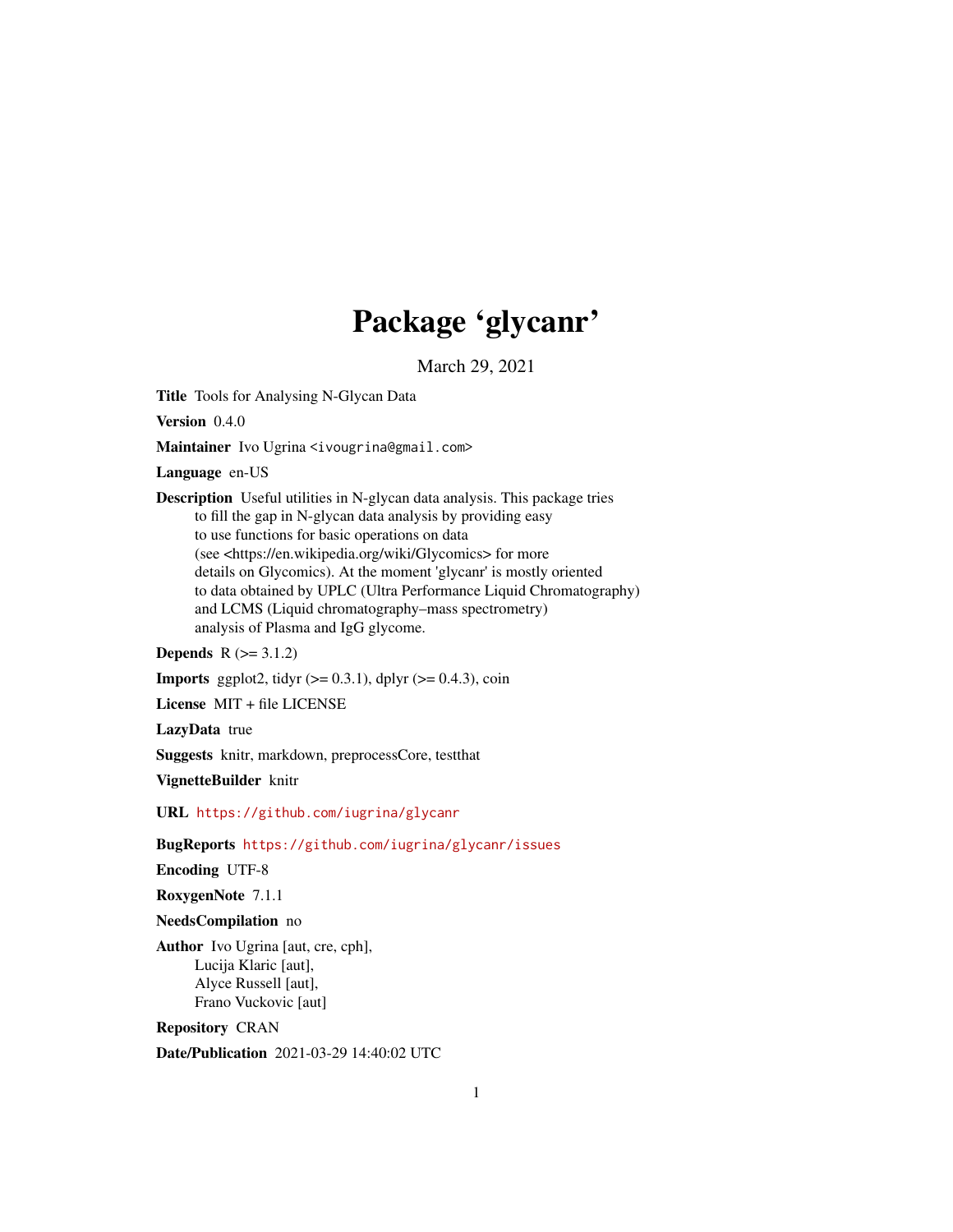# <span id="page-1-0"></span>R topics documented:

| $\overline{\phantom{0}}$ 5 |
|----------------------------|
| - 6                        |
|                            |
|                            |
|                            |
|                            |
|                            |
|                            |
|                            |
|                            |
|                            |
|                            |
|                            |

#### **Index** and the contract of the contract of the contract of the contract of the contract of the contract of the contract of the contract of the contract of the contract of the contract of the contract of the contract of th

glyco.outliers *Discover outliers in glycan data*

# Description

Returns outliers within every glycan structure

# Usage

```
glyco.outliers(data, group = NULL, outlier.function = NULL, alpha = 1.5)
```
# Arguments

| data             | data frame in long format containing glycan measurements                                                                                                                                                                                                                                                             |
|------------------|----------------------------------------------------------------------------------------------------------------------------------------------------------------------------------------------------------------------------------------------------------------------------------------------------------------------|
| group            | a possible grouping parameter on which stratification of data should be con-<br>ducted. It should be a name of one of the columns in data frame data and of<br>type factor.                                                                                                                                          |
| outlier.function |                                                                                                                                                                                                                                                                                                                      |
|                  | a function that checks for outliers in a vector. Receives one parameter represent-<br>ing a vector and returns logical vector indicating outliers.                                                                                                                                                                   |
| alpha            | If outlier function parameter is set to NULL outliers are calculated as those<br>points that are greater than upper quartile $+$ alpha $*$ IQR (interquartile range)<br>or lower than lower quartile - alpha * IQR (interquartile range). If parameter<br>outlier. function is not NULL parameter alpha is not used. |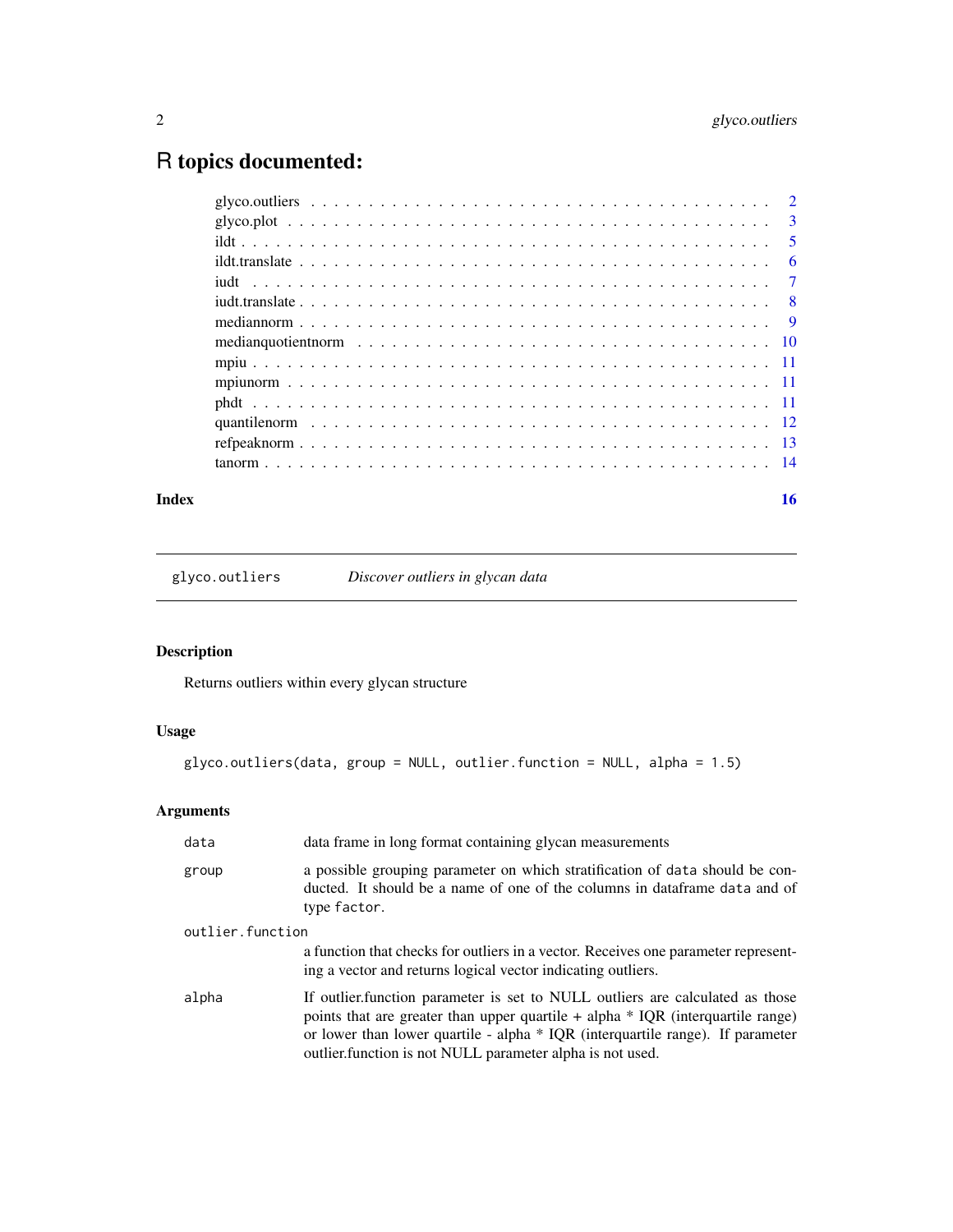#### <span id="page-2-0"></span>glyco.plot 3

# Details

Input data frame should have at least the following three columns:

- gid representing a unique name of a sample
- glycan representing glycan names
- value representing measured values

# Value

Returns a data.frame with outliers

# Author(s)

Ivo Ugrina

# Examples

data(mpiu)

glyco.outliers(mpiu)

```
# outliers per plate
glyco.outliers(mpiu, group="Plate")
```

| glyco.plot |
|------------|
|------------|

Plot data representing Glycans in boxplot or violin mode using gg*plot2*

# Description

This function constructs standard plots in exploratory analysis of N-Glycans.

#### Usage

```
glyco.plot(
  data,
  collapse = TRUE,
  violin = FALSE,
  group = NULL,
  all = TRUE,p.adjust.method = "holm",
  print.p.values = TRUE,
  log.transform = FALSE,
  glyco.names = NULL
\mathcal{E}
```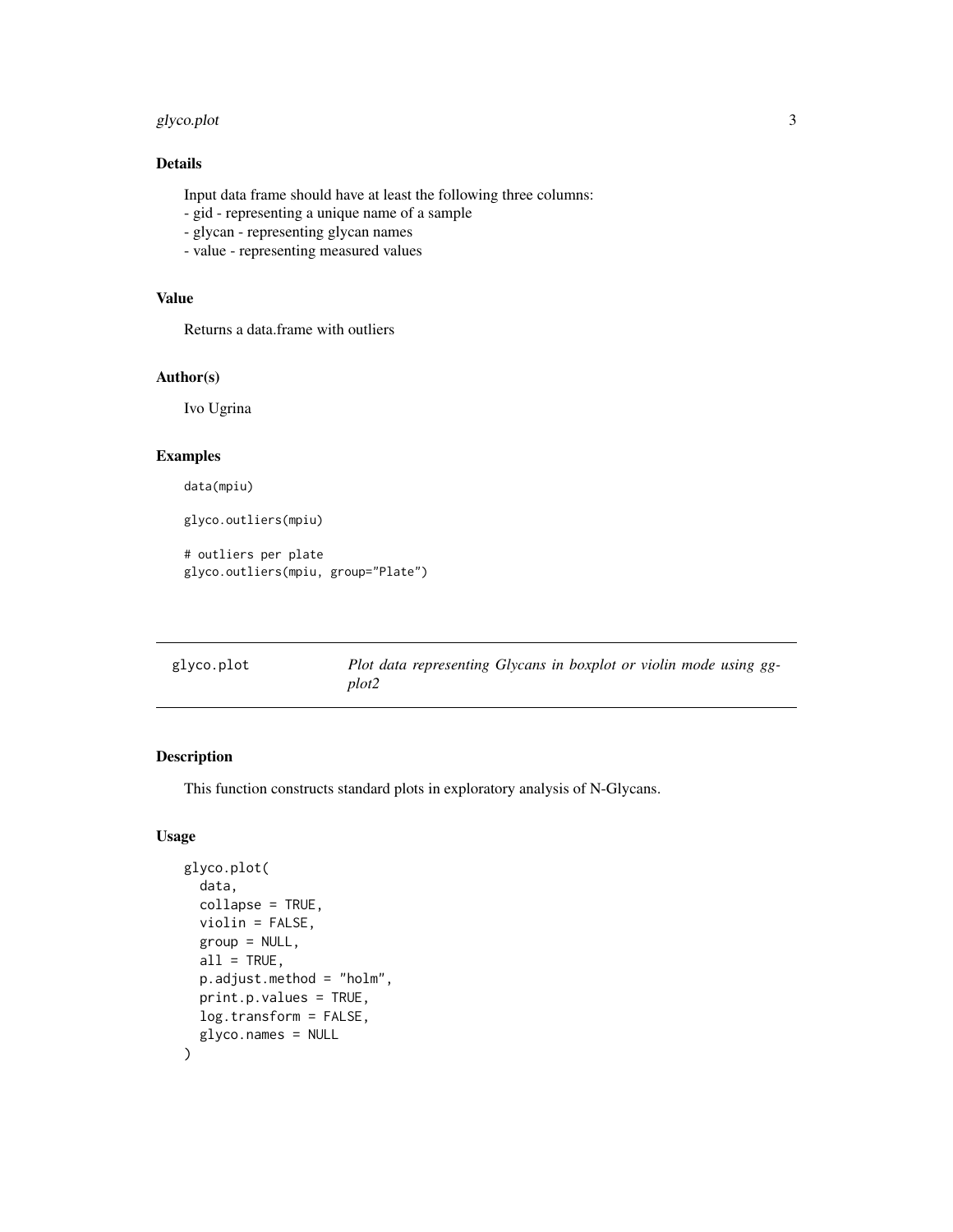# <span id="page-3-0"></span>Arguments

| data            | data frame which holds columns representing Glycans. These column names<br>must start with 'GP'.                                                                                                                                                                                                                                                                                                                                                                                                                      |
|-----------------|-----------------------------------------------------------------------------------------------------------------------------------------------------------------------------------------------------------------------------------------------------------------------------------------------------------------------------------------------------------------------------------------------------------------------------------------------------------------------------------------------------------------------|
| collapse        | should Glycans be presented in one facet (default) or with more facets (one per<br>Glycan).                                                                                                                                                                                                                                                                                                                                                                                                                           |
| violin          | should Glycans be presented in a boxplot (default) or violin format.                                                                                                                                                                                                                                                                                                                                                                                                                                                  |
| group           | this a possible grouping parameter on which stratification of data should be<br>conducted. It should be a name of one of the columns in dataframe data and of<br>type factor.                                                                                                                                                                                                                                                                                                                                         |
| a11             | should all of the variables (default) be presented in the plot or only those that<br>have significant p-values. This variable is meaningful only when group is not<br>NULL since the testing of differences is conducted between different groups rep-<br>resented by group variable. If group has only 2 levels then Mann-Whitney-<br>Wilcoxon (wilcox.test) test is conducted. Otherwise, Kruskal-Wallis test is<br>conducted (kruskal.test). Obtained p-values are adjusted to multiple testing<br>with p. adjust. |
| p.adjust.method |                                                                                                                                                                                                                                                                                                                                                                                                                                                                                                                       |
|                 | method used for adjustment of p-values to multiple testing. Variable p.adjust.method<br>must be an element of p. adjust. methods.                                                                                                                                                                                                                                                                                                                                                                                     |
|                 | print.p.values should p-values be printed on plots                                                                                                                                                                                                                                                                                                                                                                                                                                                                    |
| log.transform   | should Glycans be log transform prior to plotting.                                                                                                                                                                                                                                                                                                                                                                                                                                                                    |
| glyco.names     | names of columns that represent glycan data. If NULL all columns starting with<br>'GP' in their names will be used                                                                                                                                                                                                                                                                                                                                                                                                    |

#### Value

Returns a list consisting of p-values, adjusted p-vales and the plot.

# Author(s)

Ivo Ugrina

# Examples

```
devAskNewPage(TRUE)
exampleData <- data.frame(ID=1:100, GP1=runif(100),
 GP2=rexp(100,0.2), GP3=rgamma(100, 3),
  Plate=factor(sample(1:2,100,replace=TRUE)))
glyco.plot(exampleData)
glyco.plot(exampleData, group='Plate', collapse=FALSE, log=TRUE)
```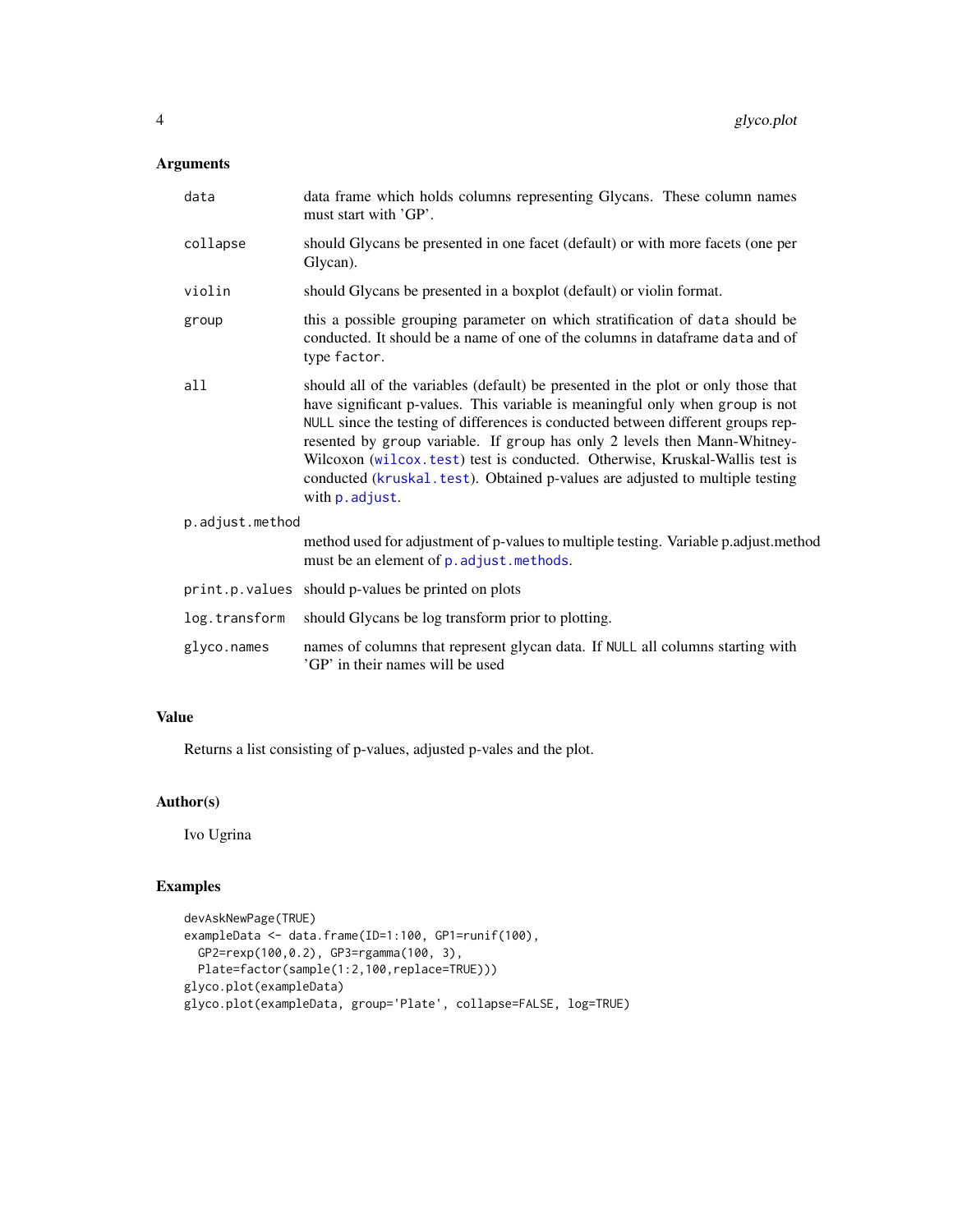<span id="page-4-0"></span>

Calculates values of derived traits for Glycan peaks in IgG for LCMS

## Usage

```
ildt(data = NULL, method = "2014", print.exp.names = FALSE)
```
# Arguments

| data            | data frame that holds columns representing Glycans.        |  |
|-----------------|------------------------------------------------------------|--|
| method          | year of the derived traits definition. By default 2014.    |  |
| print.exp.names |                                                            |  |
|                 | If TRUE return expected column names representing glycans. |  |

#### Details

Calculates derived traits from basic glycan peaks. User can choose which definition of the derived traits he will use (see references for different versions/definitions of derived traits).

#### Value

Returns the data frame with derived traits

#### Author(s)

Ivo Ugrina

# References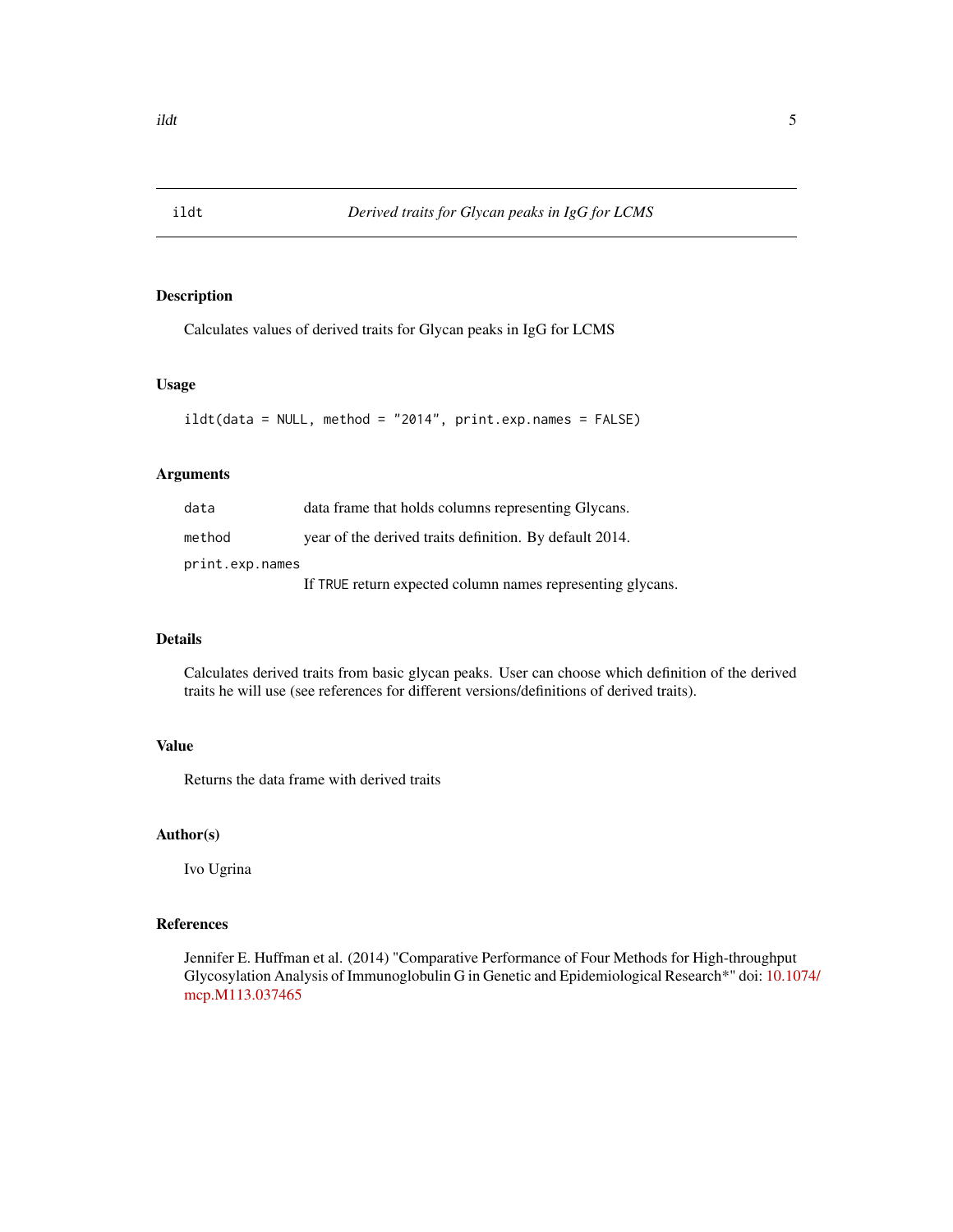<span id="page-5-0"></span>

Translates names between computer readable and human readable for derived traits of IgG with LCMS

# Usage

```
ildt.translate(orignames, to = "inverse", method = "2014")
```
# Arguments

| orignames | vector; type string                                                                                                                                                                                |
|-----------|----------------------------------------------------------------------------------------------------------------------------------------------------------------------------------------------------|
| to        | type of translation. If inverse is used everything will be translated. For computer<br>names will be translated to computer readable, and for human names will be<br>translated to human readable. |
| method    | year of the derived traits definition. By default 2014.                                                                                                                                            |

# Details

User can choose which definition of the derived traits he will use (see references for different versions/definitions of derived traits).

# Value

Returns a character vector with original and translated names

#### Author(s)

Ivo Ugrina

# References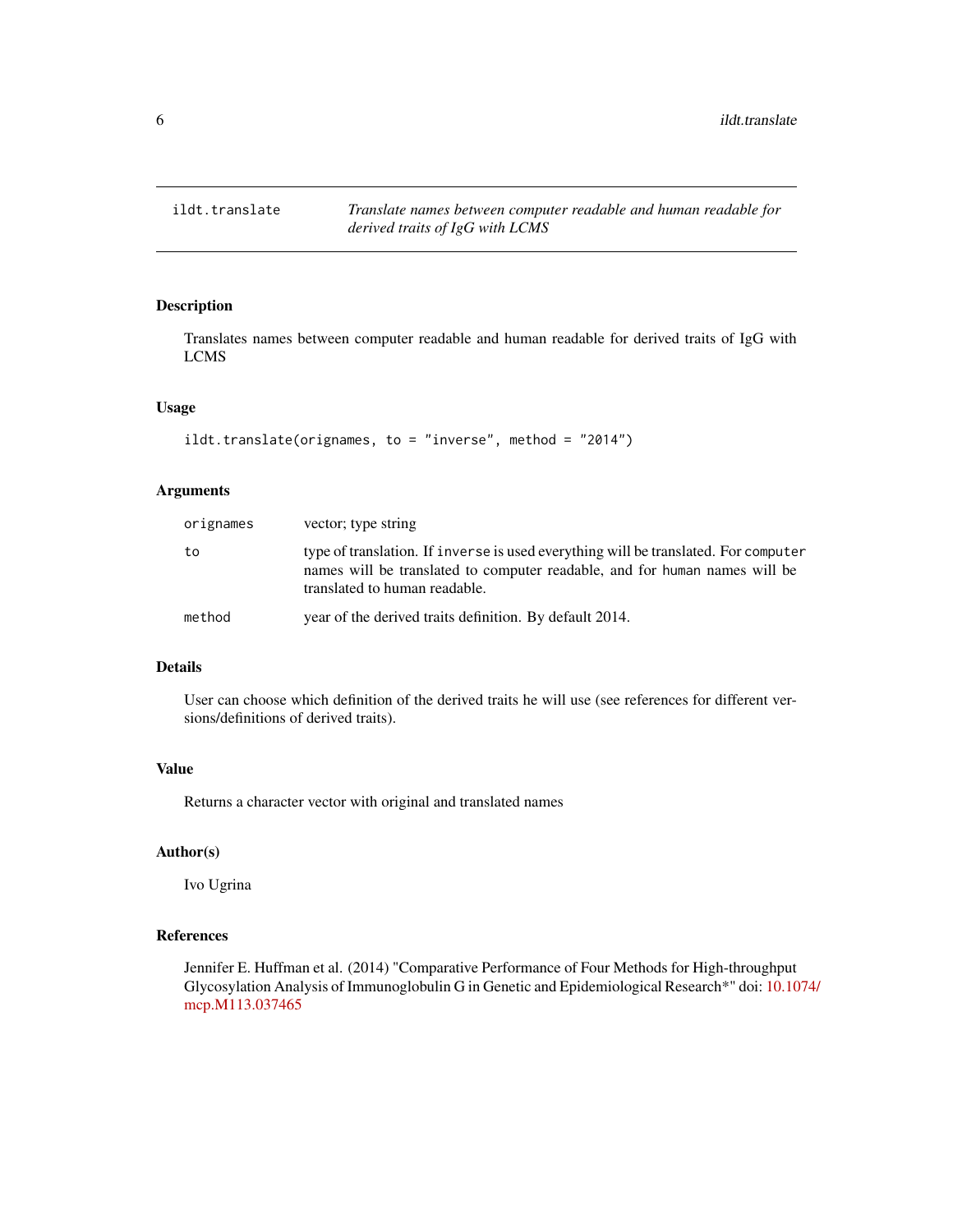<span id="page-6-0"></span>

Calculates values of derived traits for Glycan peaks in IgG for UPLC

# Usage

```
iudt(data = NULL, method = "2014", print.exp.names = FALSE)
```
#### Arguments

| data            | data frame that holds columns representing Glycans. These column names<br>should start with 'GP'. |  |
|-----------------|---------------------------------------------------------------------------------------------------|--|
| method          | year of the derived traits definition. By default 2014.                                           |  |
| print.exp.names |                                                                                                   |  |
|                 | If TRUE return expected column names representing glycans.                                        |  |

#### Details

Calculates derived traits from basic glycan peaks. User can choose which definition of the derived traits he will use (see references for different versions/definitions of derived traits).

# Value

Returns the data frame with derived traits

#### Author(s)

Ivo Ugrina, Frano Vučković

#### References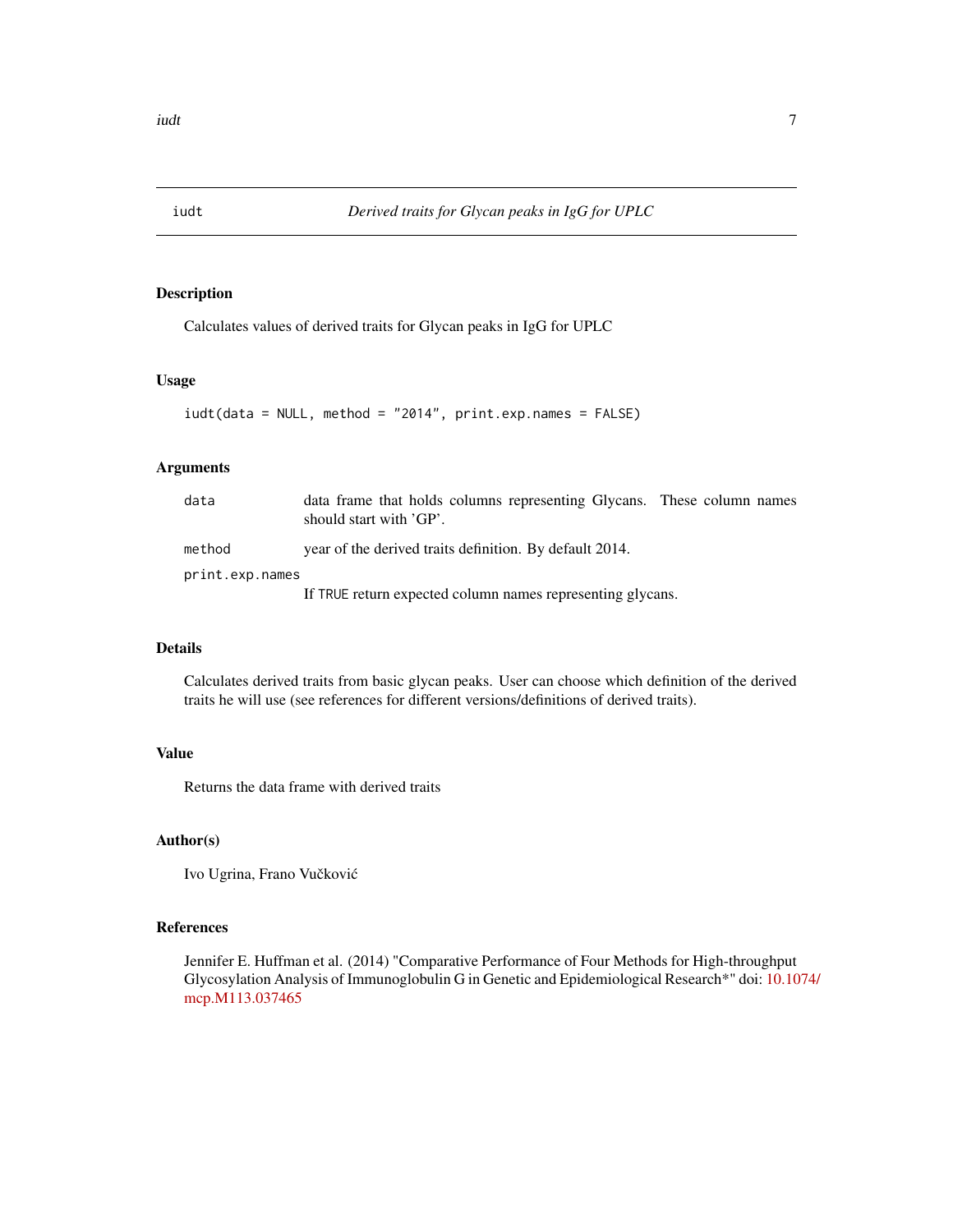<span id="page-7-0"></span>

Translates names between computer readable and human readable for derived traits of IgG with UPLC

# Usage

```
iudt.translate(orignames, to = "inverse", method = "2014")
```
# Arguments

| orignames | vector; type string                                                                                                                                                                                |
|-----------|----------------------------------------------------------------------------------------------------------------------------------------------------------------------------------------------------|
| to        | type of translation. If inverse is used everything will be translated. For computer<br>names will be translated to computer readable, and for human names will be<br>translated to human readable. |
| method    | year of the derived traits definition. By default 2014.                                                                                                                                            |

# Details

User can choose which definition of the derived traits he will use (see references for different versions/definitions of derived traits).

# Value

Returns a character vector with original and translated names

#### Author(s)

Ivo Ugrina

#### References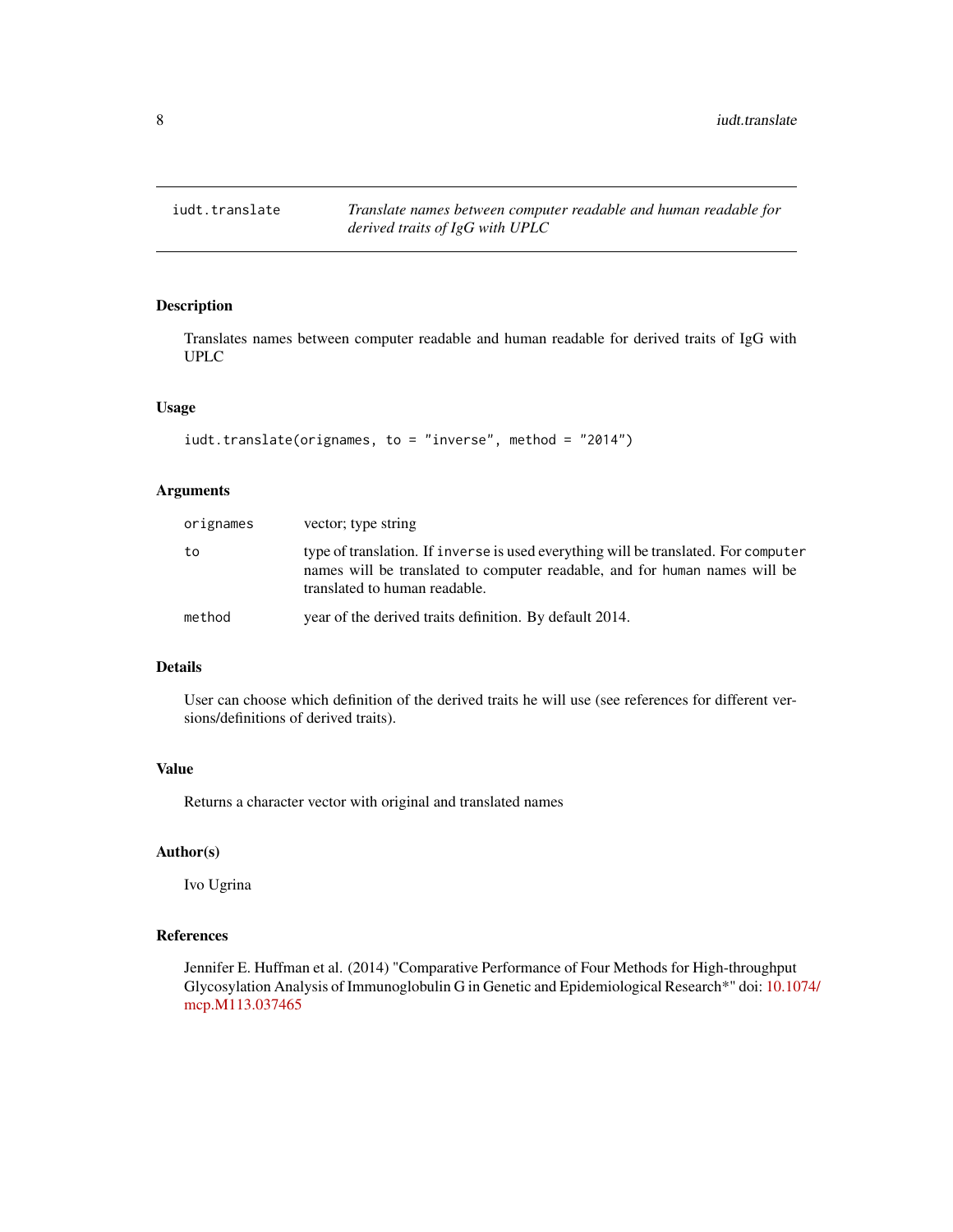<span id="page-8-0"></span>

Returns glycans normalized with Median Normalization approach.

#### Usage

mediannorm(d, grouping = FALSE)

#### Arguments

| d        | data frame in long format containing glycan measurements |
|----------|----------------------------------------------------------|
| grouping | should data be normalized per groups                     |

#### Details

Input data frame should have at least the following three columns:

- gid - representing a unique name of a sample

- glycan - representing glycan names

- value - representing measured values

and if the grouping argument is TRUE it should also have column:

- groups - representing groupings (e.g. IgG1, IgG2 and IgG4)

# Value

Returns a data.frame with original glycan values substituted by normalized ones

# Author(s)

Ivo Ugrina, Lucija Klaric´

#### Examples

```
data(mpiu)
mpiun <- mediannorm(mpiu)
head(mpiun)
```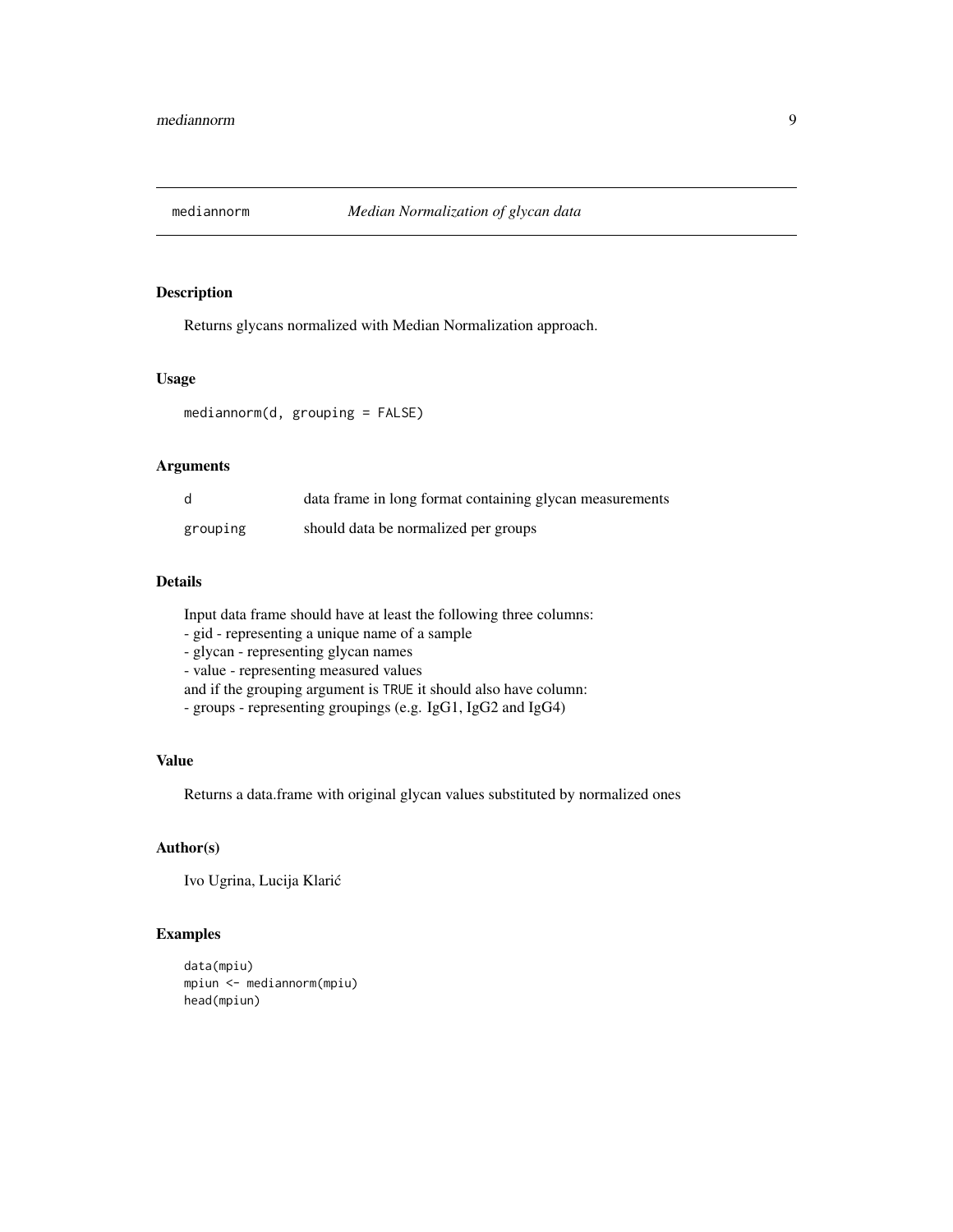<span id="page-9-0"></span>medianquotientnorm *Median Quotient Normalization of glycan data*

#### Description

Returns glycans normalized with Median Quotient Normalization approach.

# Usage

```
medianquotientnorm(d, grouping = FALSE)
```
#### Arguments

| d        | data frame in long format containing glycan measurements |
|----------|----------------------------------------------------------|
| grouping | should data be normalized per groups                     |

#### Details

Input data frame should have at least the following three columns:

- gid - representing a unique name of a sample

- glycan - representing glycan names

- value - representing measured values

and if the grouping argument is TRUE it should also have column:

- groups - representing groupings (e.g. IgG1, IgG2 and IgG4)

#### Value

Returns a data.frame with original glycan values substituted by normalized ones

#### Author(s)

Ivo Ugrina, Lucija Klaric´

#### References

Dieterle F,Ross A, Schlotterbeck G, Senn H.: Probabilistic Quotient Normalization as Robust Method to Account for Diluition of Complex Biological Mixtures. Application in 1H NMR Metabolomics. Anal Chem 2006;78:4281-90. doi: [10.1021/ac051632c](https://doi.org/10.1021/ac051632c)

#### Examples

```
data(mpiu)
mpiun <- medianquotientnorm(mpiu)
head(mpiun)
```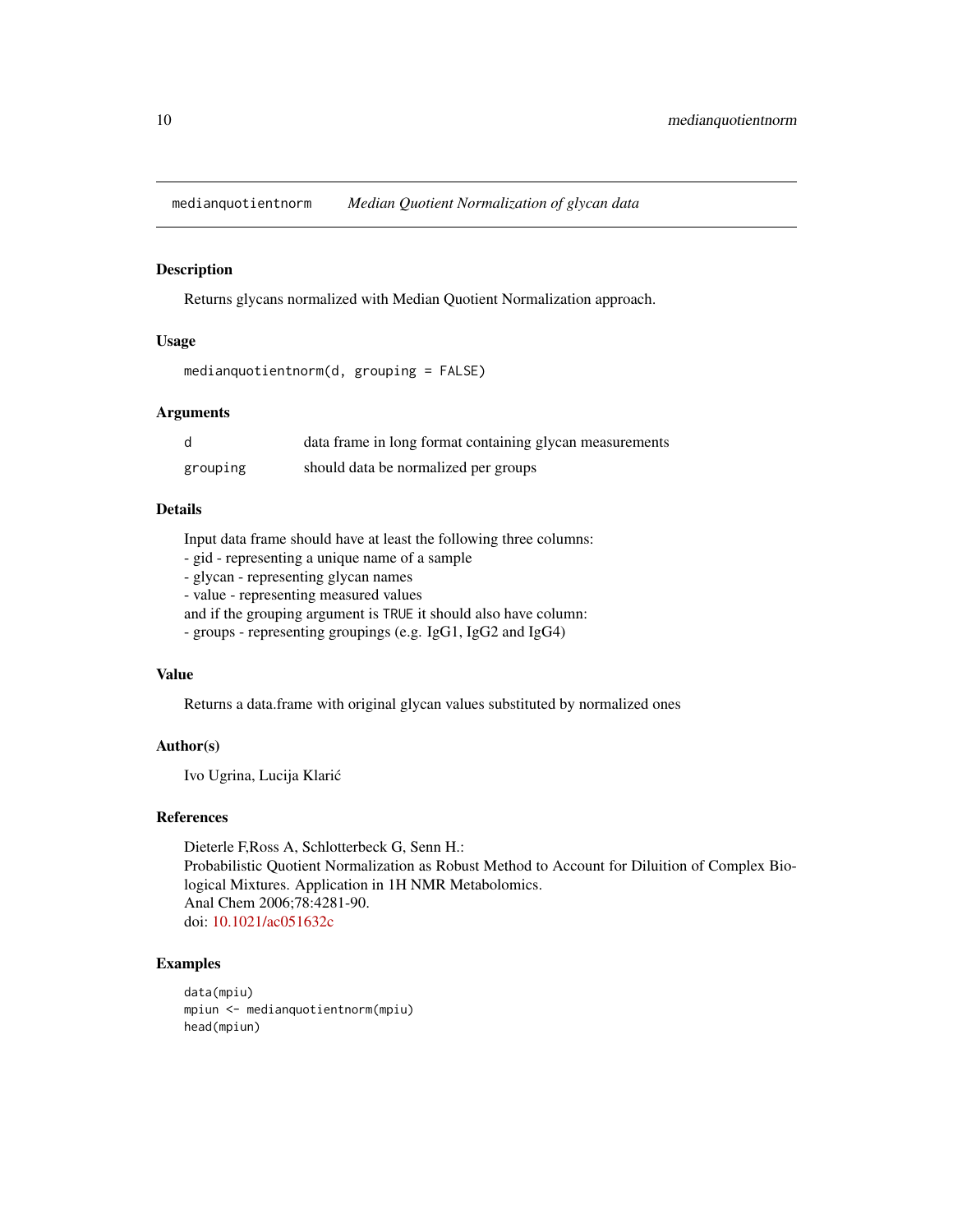<span id="page-10-0"></span>

This is an example of the data obtained by UPLC while analysing IgG.

# Usage

mpiu

# Format

An object of class data. frame with 13680 rows and 4 columns.

mpiunorm *Normalized mpiu data*

#### Description

This is an example of the normalized mpiu data. It is intended to be used for unit tests.

# Usage

mpiunorm

# Format

An object of class data. frame with 68400 rows and 5 columns.

phdt *Derived traits for Glycan peaks in PLASMA for HPLC*

# Description

Calculates values of derived traits for Glycan peaks in Plasma for HPLC

#### Usage

```
phdt(data = NULL, method = "2011", print.exp.names = FALSE)
```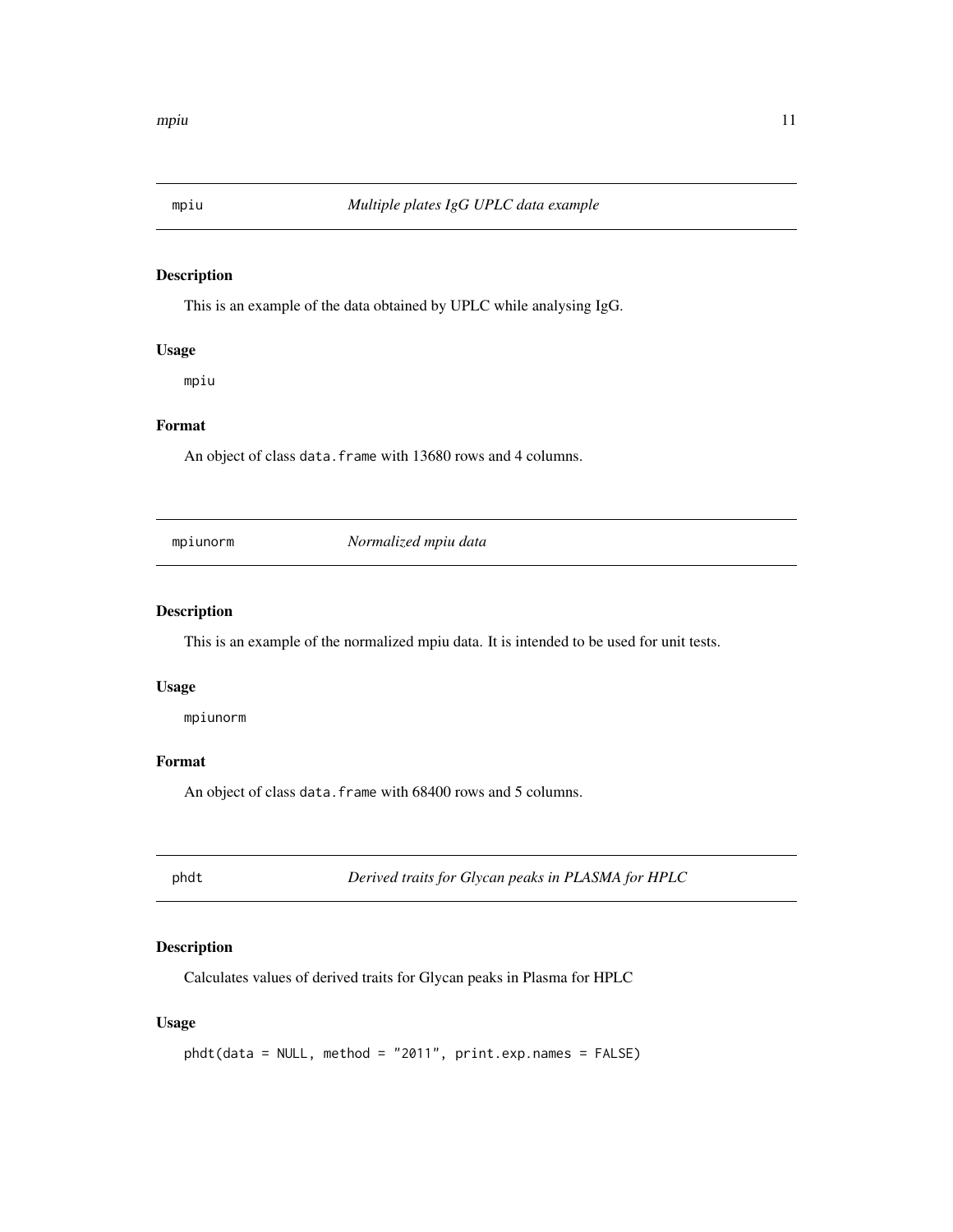#### <span id="page-11-0"></span>Arguments

| data            | data frame that holds columns representing Glycans. These column names<br>should start with 'GP'. |  |
|-----------------|---------------------------------------------------------------------------------------------------|--|
| method          | year of the derived traits definition. By default 2011.                                           |  |
| print.exp.names |                                                                                                   |  |
|                 | If TRUE return expected column names representing glycans.                                        |  |

#### Details

Calculates derived traits from basic glycan peaks. User can choose which definition of the derived traits he will use (see references for different versions/definitions of derived traits).

#### Value

Returns the data frame with derived traits

# Author(s)

Ivo Ugrina, Lucija Klaric´

# References

Lu et al. (2011) "Screening Novel Biomarkers for Metabolic Syndrome by Profiling Human Plasma N-Glycans in Chinese Han and Croatian Populations" doi: [10.1021/pr2004067](https://doi.org/10.1021/pr2004067) Irena Trbojevic-Akmacic et al. "Plasma N-glycome composition associates with chronic low back pain" doi: [10.1016](https://doi.org/10.1016/j.bbagen.2018.07.003)/ [j.bbagen.2018.07.003](https://doi.org/10.1016/j.bbagen.2018.07.003)

quantilenorm *Quantile Normalization of glycan data*

#### Description

Returns glycans normalized with Quantile Normalization approach.

#### Usage

quantilenorm(d, grouping = FALSE, transpose = FALSE)

#### Arguments

| d         | data frame in long format containing glycan measurements |
|-----------|----------------------------------------------------------|
| grouping  | should data be normalized per groups                     |
| transpose | transpose the data prior to normalization                |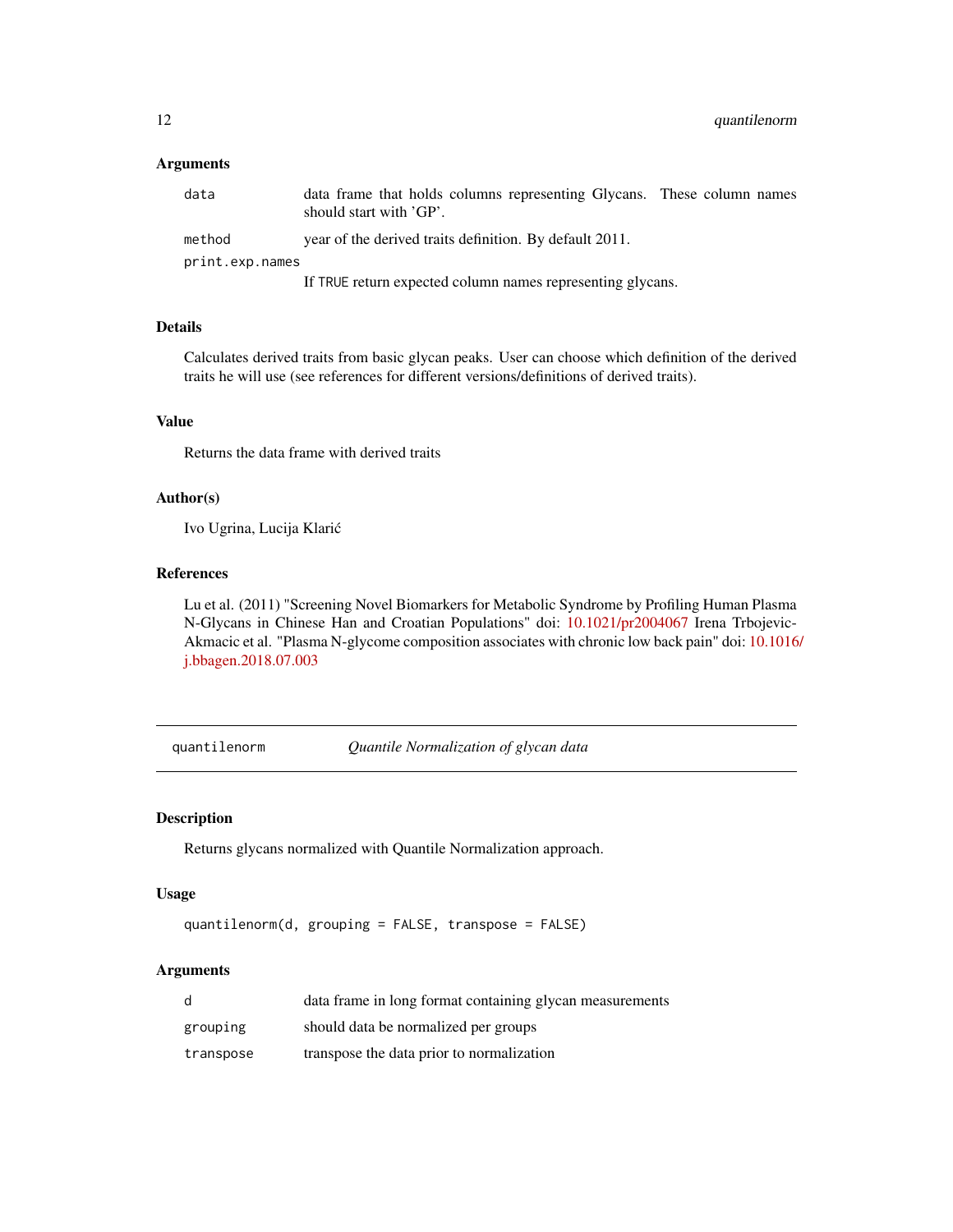# <span id="page-12-0"></span>refpeaknorm 13

## Details

Input data frame should have at least the following three columns:

- gid - representing a unique name of a sample

- glycan - representing glycan names

- value - representing measured values

and if the grouping argument is TRUE it should also have column:

- groups - representing groupings (e.g. IgG1, IgG2 and IgG4)

#### Value

Returns a data.frame with original glycan values substituted by normalized ones

#### Author(s)

Ivo Ugrina, Lucija Klaric´

#### References

Bolstad, B. M., Irizarry R. A., Astrand, M, and Speed, T. P.: A Comparison of Normalization Methods for High Density Oligonucleotide Array Data Based on Bias and Variance. Bioinformatics 19(2), p. 185-193, 2003. doi: [10.1093/bioinformatics/19.2.185](https://doi.org/10.1093/bioinformatics/19.2.185)

#### Examples

```
data(mpiu)
if(requireNamespace("preprocessCore", quietly=TRUE)){
 mpiun <- quantilenorm(mpiu)
 head(mpiun)
 # transpose (change) subjects and measurements
 mpiunt <- quantilenorm(mpiu, transpose=TRUE)
 head(mpiunt)
}
```
refpeaknorm *Reference Peak Normalization of glycan data*

# Description

Returns glycans normalized with Reference Peak Normalization approach.

#### Usage

refpeaknorm(d, grouping = FALSE, peak = NULL)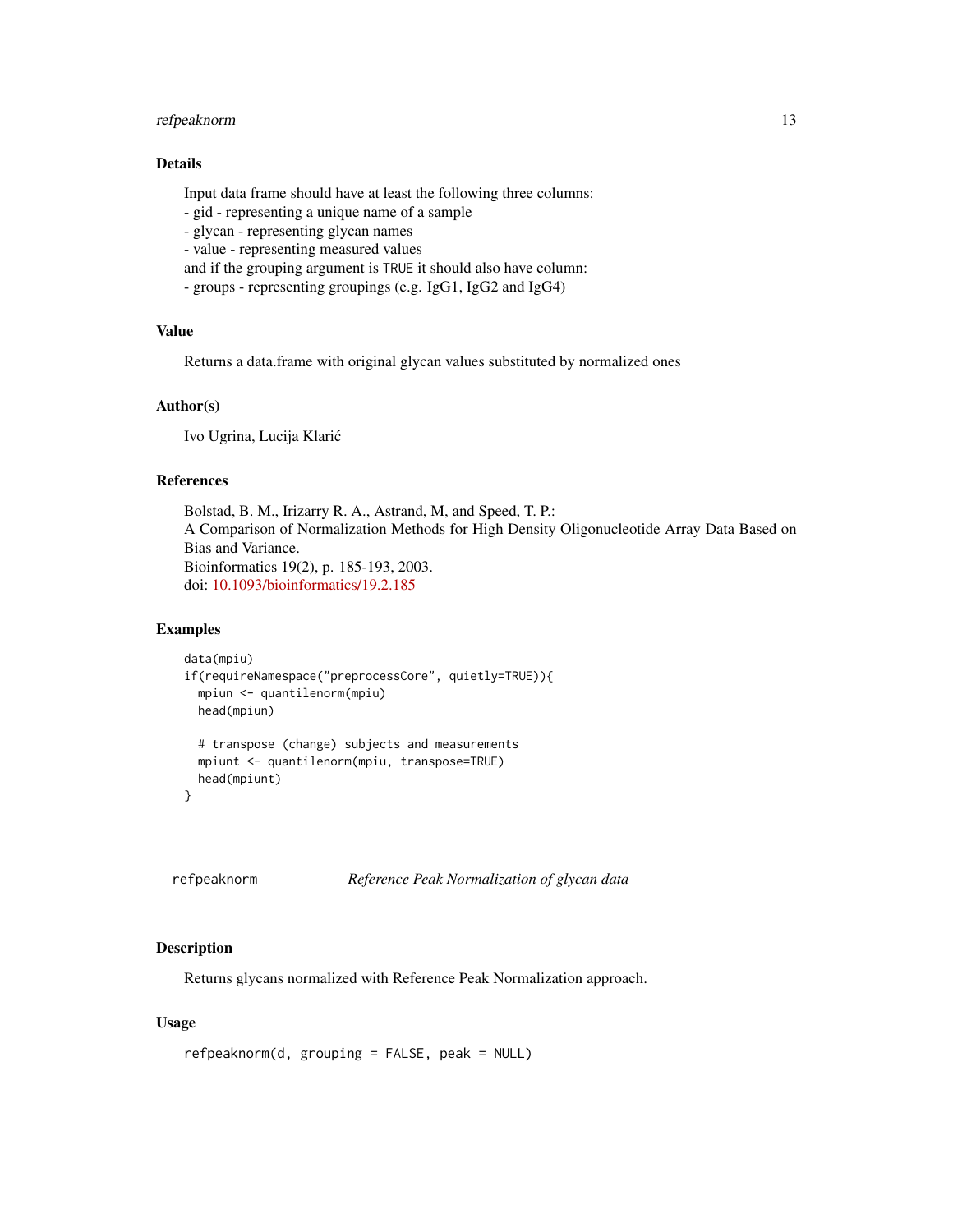<span id="page-13-0"></span>14 tanorm tanorm tanorm tanorm tanorm tanorm tanorm tanorm tanorm tanorm tanorm tanorm tanorm tanorm tanorm tanorm tanorm tanorm tanorm tanorm tanorm tanorm tanorm tanorm tanorm tanorm tanorm tanorm tanorm tanorm tanorm ta

#### Arguments

| d        | data frame in long format containing glycan measurements                                                          |
|----------|-------------------------------------------------------------------------------------------------------------------|
| grouping | should data be normalized per groups                                                                              |
| peak     | glycan name to use as the reference peak. If NULL peak with maximal value<br>(summed through all samples) is used |

# Details

Input data frame should have at least the following three columns:

- gid representing a unique name of a sample
- glycan representing glycan names
- value representing measured values

and if the grouping argument is TRUE it should also have column:

- groups - representing groupings (e.g. IgG1, IgG2 and IgG4)

#### Value

Returns a data.frame with original glycan values substituted by normalized ones

#### Author(s)

Ivo Ugrina, Lucija Klaric´

#### Examples

data(mpiu) mpiun <- refpeaknorm(mpiu) head(mpiun)

tanorm *Total Area Normalization of glycan data*

# Description

Returns glycans normalized with Total Area Normalization approach.

#### Usage

tanorm(d, grouping = FALSE)

#### Arguments

| d        | data frame in long format containing glycan measurements |
|----------|----------------------------------------------------------|
| grouping | should data be normalized per groups                     |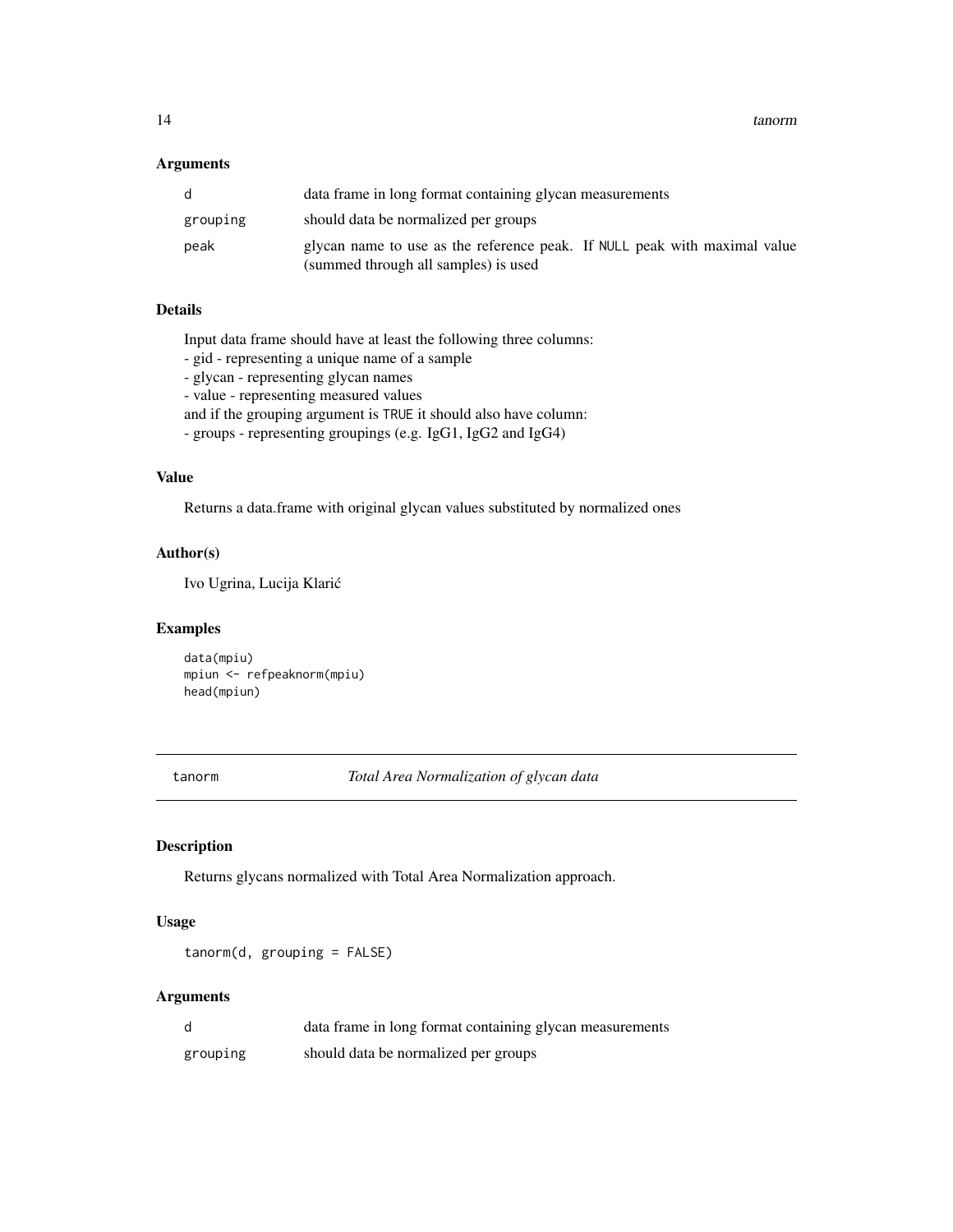#### tanorm and the contract of the contract of the contract of the contract of the contract of the contract of the contract of the contract of the contract of the contract of the contract of the contract of the contract of the

# Details

Input data frame should have at least the following three columns:

- gid - representing a unique name of a sample

- glycan - representing glycan names

- value - representing measured values

and if the grouping argument is TRUE it should also have column:

- groups - representing groupings (e.g. IgG1, IgG2 and IgG4)

# Value

Returns a data.frame with original glycan values substituted by normalized ones

#### Author(s)

Ivo Ugrina

#### Examples

data(mpiu) mpiun <- tanorm(mpiu) head(mpiun)